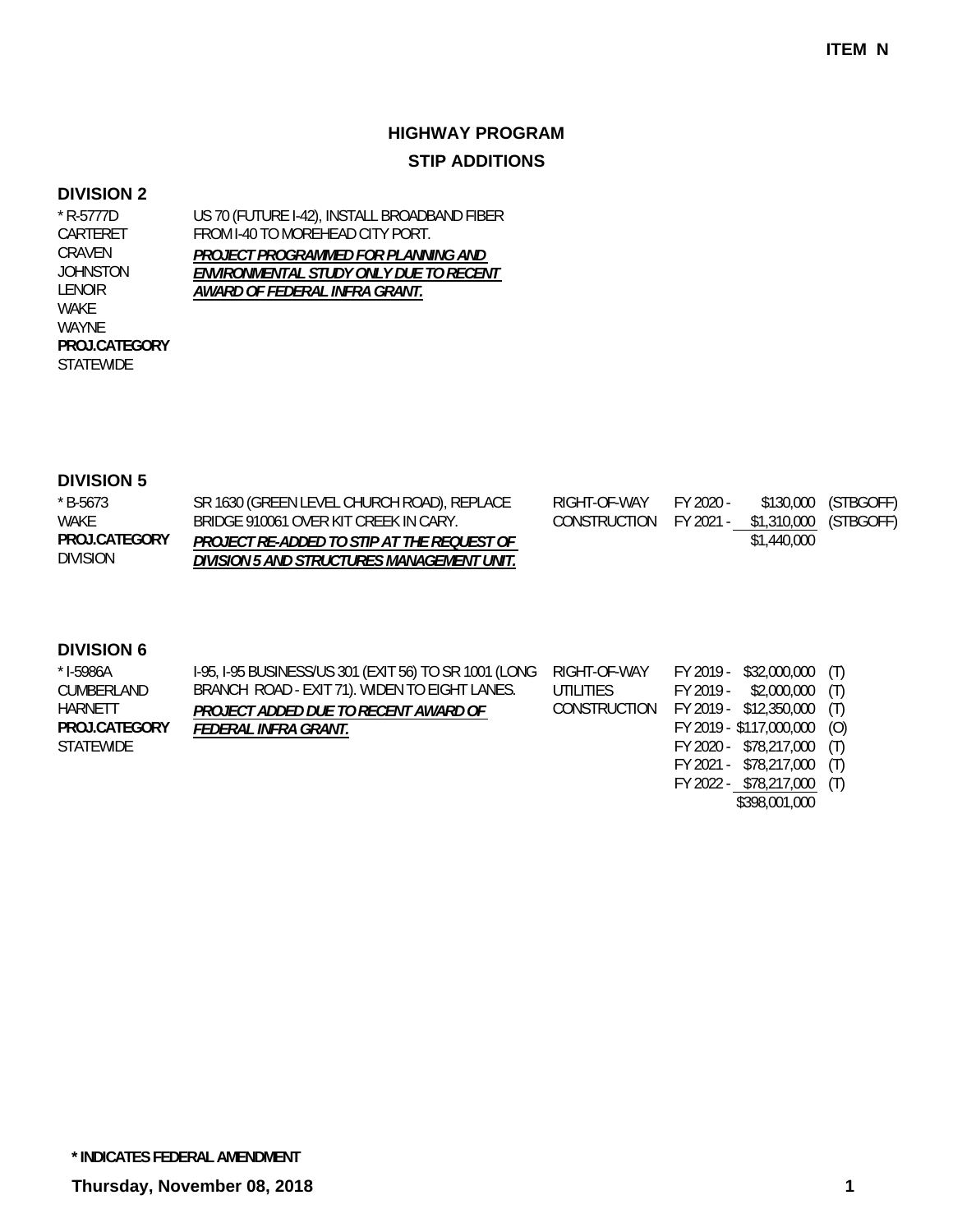## **HIGHWAY PROGRAM STIP ADDITIONS**

#### **DIVISION 6**

NORTHAMPTON ROBESON WILSON

**STATEWIDE PROJ.CATEGORY**

\* I-5986C

HALIFAX HARNETT JOHNSTON NASH

I-95, INSTALL BROADBAND FIBER FROM SOUTH CAROLINA STATE LINE TO VIRGINIA STATE LINE. *PROJECT PROGRAMMED FOR PLANNING AND ENVIRONMENTAL STUDY ONLY DUE TO RECENT AWARD OF FEDERAL INFRA GRANT.* CUMBERLAND

#### **DIVISION 10**

| * EB-5949            | PINEVILLE, NC 51 CORRIDOR ACCESS MANAGEMENT. | CONSTRUCTION FY 2020 - \$1,175,000 (STBGDA) |           |             |     |
|----------------------|----------------------------------------------|---------------------------------------------|-----------|-------------|-----|
| MECKLENBURG          | CLOSURE OF EXISTING JOHNSTON DRIVE           |                                             | FY 2020 - | \$1,435,000 | (L) |
| <b>PROJ CATEGORY</b> | INTERSECTION ALONG NC 51 AND RELOCATION OF   |                                             |           | \$2,610,000 |     |
| DIVISION             | JOHNSTON DRIVE TO LINE UP WITH EXISTING      |                                             |           |             |     |
|                      | CHURCH STREET INTERSECTION.                  |                                             |           |             |     |
|                      | PROJECT ADDED AT REQUEST OF MPO.             |                                             |           |             |     |

| * EB-5950       | WAXHAW, NC 16 TO SUNSET HILL ROAD. KENSINGTON | RIGHT-OF-WAY | FY 2019 - |                      | \$421,000 (STBGDA) |
|-----------------|-----------------------------------------------|--------------|-----------|----------------------|--------------------|
| UNION           | DRIVE CORRIDOR IMPROVEMENT PROJECT.           |              | FY 2019 - | \$170,000 (L)        |                    |
| PROJ.CATEGORY   | PROJECT ADDED AT REQUEST OF MPO.              | CONSTRUCTION | FY 2020 - | \$1,382,000 (STBGDA) |                    |
| <b>DIVISION</b> |                                               |              | FY 2020 - | $$556,000$ (L)       |                    |
|                 |                                               |              |           | \$2,529,000          |                    |

#### **STIP MODIFICATIONS**

| $*$ U-5942      | ELIZABETH CITY, ELIZABETH CITY SIGNAL SYSTEM. | UTILITIES    | FY 2019 - | \$100,000 (STBG)             |  |
|-----------------|-----------------------------------------------|--------------|-----------|------------------------------|--|
| PASQUOTANK      | TO ALLOW ADDITIONAL TIME FOR PLANNING AND     | CONSTRUCTION |           | FY 2019 - \$2,600,000 (STBG) |  |
| PROJ.CATEGORY   | DESIGN DELAY UTILITIES FROM FY 18 TO FY 19    |              |           | \$2,700,000                  |  |
| <b>REGIONAL</b> |                                               |              |           |                              |  |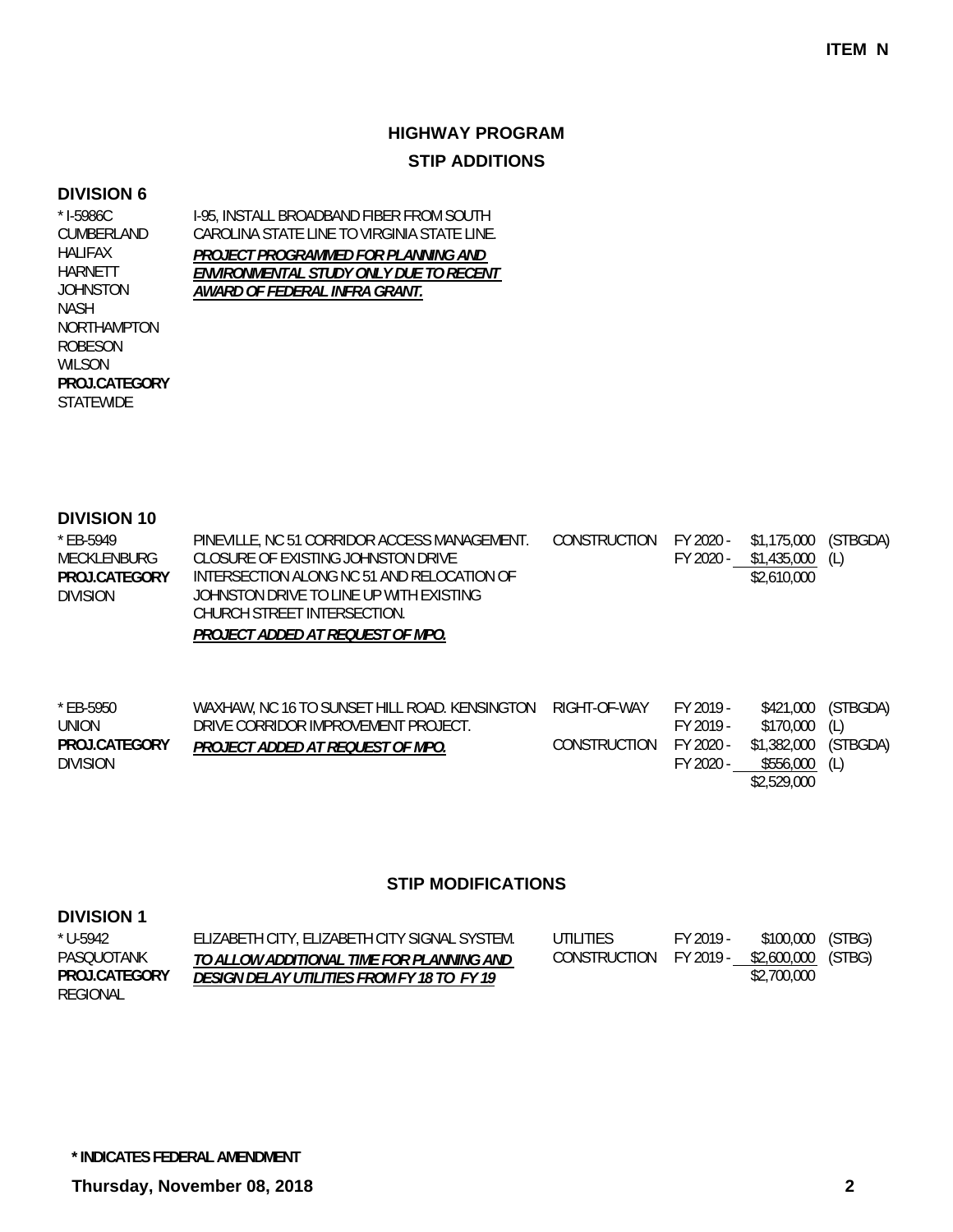## **DIVISION 2**

| R-5812          | US 13 BYPASS, NC 58 (KINGOLD BOULEVARD) TO NC  | RIGHT-OF-WAY        | FY 2019 - | \$500,000   | (T) |
|-----------------|------------------------------------------------|---------------------|-----------|-------------|-----|
| GREENE          | 91. WIDEN TO THREE LANES WITH CENTER TURN      | UTILITIES           | FY 2019 - | \$500,000   | (T) |
| PROJ.CATEGORY   | LANE.                                          | BUILD NC CONST      | FY 2019 - | \$429,000   | (T) |
| <b>DIVISION</b> | TO ALLOW ADDITIONAL TIME FOR PLANNING AND      |                     | FY 2020 - | \$429,000   | (T) |
|                 | DESIGN DELAY RIGHT-OF-WAY FROM FY 18 TO FY 19. |                     | FY 2021 - | \$429,000   | (T) |
|                 |                                                |                     | FY 2022 - | \$429,000   | (T) |
|                 |                                                |                     | FY 2023 - | \$429,000   | (T) |
|                 |                                                |                     | FY 2024 - | \$429,000   | (T) |
|                 |                                                |                     | FY 2025 - | \$429,000   | (T) |
|                 |                                                |                     | FY 2026 - | \$429,000   | (T) |
|                 |                                                |                     | FY 2027 - | \$429,000   | (T) |
|                 |                                                |                     | FY 2028 - | \$429,000   | (T) |
|                 |                                                |                     | FY 2029 - | \$429,000   | (T) |
|                 |                                                |                     | POST YR-  | \$1,716,000 | (T) |
|                 |                                                | <b>CONSTRUCTION</b> | FY 2019 - | \$300,000   | (T) |
|                 |                                                |                     |           | \$7,735,000 |     |
|                 |                                                |                     |           |             |     |
| .               |                                                |                     |           |             |     |

#### **DIVISION 3**

| U-5788           | US 17 BUSINESS (MAIN STREET), WALL             | RIGHT-OF-WAY           | FY 2019 - | $$785,000$ (T) |
|------------------|------------------------------------------------|------------------------|-----------|----------------|
| <b>BRUNSWICK</b> | STREET/SHALLOTTE AVENUE. REALIGN               | CONSTRUCTION FY 2020 - |           | $$700,000$ (T) |
| PROJ.CATEGORY    | INTERSECTION.                                  |                        |           | \$1,485,000    |
| <b>DIVISION</b>  | TO ALLOW ADDITIONAL TIME FOR PLANNING AND      |                        |           |                |
|                  | DESIGN DELAY RIGHT-OF-WAY FROM FY 18 TO FY 19. |                        |           |                |

| $^*$ C-5546   | ROCKY MOUNT, BENVENUE ROAD (NC 43/NC 48) AT    | CONSTRUCTION FY 2019 - | \$130,000 (CMAQ) |  |
|---------------|------------------------------------------------|------------------------|------------------|--|
| <b>NASH</b>   | JEFFREYS ROAD. INTERSECTION IMPROVEMENTS.      |                        | \$130,000        |  |
| PROJ.CATEGORY | TO ALLOW ADDITIONAL TIME FOR PLANNING AND      |                        |                  |  |
| EXEMPT        | DESIGN DELAY CONSTRUCTION FROM FY 18 TO FY 19. |                        |                  |  |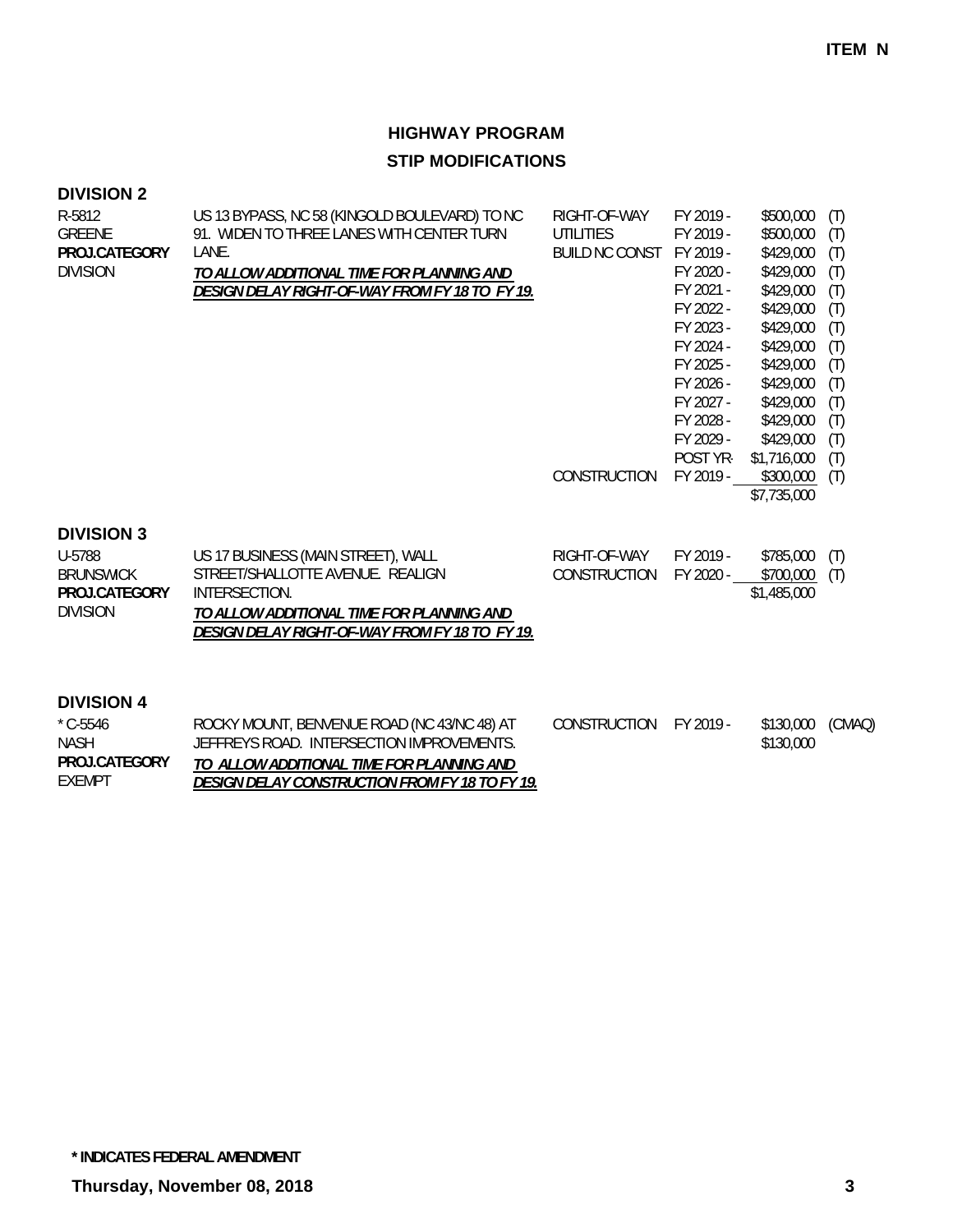| <b>DIVISION 5</b>                                            |                                                                                                                                                                                                                                                                                                                                                                                                                                                                                                                                                  |                                                  |                                                                            |                                                                                                                                   |                                               |
|--------------------------------------------------------------|--------------------------------------------------------------------------------------------------------------------------------------------------------------------------------------------------------------------------------------------------------------------------------------------------------------------------------------------------------------------------------------------------------------------------------------------------------------------------------------------------------------------------------------------------|--------------------------------------------------|----------------------------------------------------------------------------|-----------------------------------------------------------------------------------------------------------------------------------|-----------------------------------------------|
| I-5870<br><b>WAKE</b><br>PROJ.CATEGORY<br><b>STATEWIDE</b>   | I-440 / US 1, WEST OF RIDGE ROAD TO EAST OF US 70<br>(GLENWOOD AVENUE) IN RALEIGH. CONSTRUCT NEW<br>INTERCHANGE AT RIDGE ROAD TO CONNECT WITH<br>CRABTREE VALLEY AVENUE, REALIGN I-440 / US 1<br>INTERCHANGE WITH US 70 (GLENWOOD AVENUE),<br>REALIGN AND WIDEN CRABTREE VALLEY AVENUE<br>BETWEEN SR 3009 (EDWARDS MILL ROAD) AND RIDGE<br>ROAD, AND REPLACE BRIDGE 910494 OVER<br>CRABTREE CREEK ON SR 1670 (BLUE RIDGE ROAD).<br>PROJECT DESCRIPTION REVISED TO INCLUDE<br><b>BRIDGE REPLACEMENT PER STRUCTURES</b><br><b>MANAGEMENT UNIT.</b> | RIGHT-OF-WAY<br><b>UTILITIES</b><br>CONSTRUCTION | FY 2022 -<br>FY 2022 -<br>FY 2023 -<br>FY 2024 -                           | FY 2022 - \$115,000,000<br>\$1,200,000<br>\$5,325,000<br>\$25,294,000<br>\$25,294,000<br>FY 2025 - \$50,587,000<br>\$222,700,000  | (T)<br>(T)<br>(T)<br>(T)<br>(T)<br>(T)        |
| U-5537<br><b>WAKE</b><br>PROJ.CATEGORY<br><b>DIVISION</b>    | SR 1521 (LAKE PINE DRIVE), WIDEN TO 3 LANES -<br>NORTH OF MACGREGOR PINES ROAD TO NORTH OF<br>VERSAILLES DRIVE. INCL. 10 FT MULTIUSE PATH EAST<br>SIDE; 5 FT SIDEWALK WEST SIDE.<br>TO ALLOW ADDITIONAL TIME FOR RIGHT-OF-WAY<br>ACQUISITION DELAY CONSTRUCTION FROM FY 18 TO<br>FY 19.                                                                                                                                                                                                                                                          | CONSTRUCTION                                     | FY 2019 -<br>FY 2019 -                                                     | \$668,000<br>\$167,000<br>\$835,000                                                                                               | (STBGDA)<br>(L)                               |
| U-5889<br>WAKE<br>PROJ.CATEGORY<br><b>DIVISION</b>           | SR 1115 (AVENT FERRY ROAD), SR 1116 (CASS HOLT<br>ROAD) TO NC 55 BYPASS IN HOLLY SPRINGS. WIDEN<br>TO MULTILANES, WITH INTERSECTION<br>IMPROVEMENTS AT SR 1116 (CASS HOLT ROAD), SR<br>1101 (PINEY GROVE-WILBON ROAD) AND NC 55<br>BYPASS.<br>TO ALLOW ADDITIONAL TIME FOR PLANNING AND<br>DESIGN DELAY RIGHT-OF-WAY FROM FY 19 TO FY 20.                                                                                                                                                                                                        | RIGHT-OF-WAY<br><b>UTILITIES</b><br>CONSTRUCTION | FY 2020 -<br>FY 2020 -<br>FY 2021 -                                        | \$1,139,000<br>\$137,000<br>\$6,270,000<br>\$7,546,000                                                                            | (T)<br>(T)<br>(T)                             |
| U-5928<br>WAKE<br>PROJ.CATEGORY<br><b>DIVISION</b>           | APEX PEAKWAY, JAMES STREET TO TOWHEE DRIVE.<br>CONSTRUCT GRADE SEPARATED INTERCHANGE FOR<br>APEX PEAKWAY AT SOUTH SALEM STREET AND CSX<br>RR.<br>TO ALLOW ADDITIONAL TIME FOR RIGHT-OF-WAY<br>ACQUISITION DELAY CONSTRUCTION FROM FY 18 TO<br>FY 19.                                                                                                                                                                                                                                                                                             | CONSTRUCTION                                     | FY 2019 -                                                                  | \$2,500,000<br>FY 2019 - \$10,000,000<br>\$12,500,000                                                                             | (STBGDA)<br>(L)                               |
| U-5937<br><b>DURHAM</b><br>PROJ.CATEGORY<br><b>STATEWIDE</b> | NC 147 (DURHAM FREEWAY), SR 1127 (WEST CHAPEL<br>HILL STREET) TO BRIGGS AVENUE IN DURHAM.<br>CONSTRUCT AUXILIARY LANES AND OPERATIONAL<br><b>IMPROVEMENTS.</b><br>CHANGE PROJECT LIMITS (REVISED NORTHERN<br>TERMIINUS) AT THE REQUEST OF MPO AND DIVISION<br>TO CORRESPOND TO PROJECT STUDY AREA.                                                                                                                                                                                                                                               | RIGHT-OF-WAY<br><b>UTILITIES</b><br>CONSTRUCTION | FY 2022 -<br>FY 2023 -<br>FY 2022 -<br>FY 2024 -<br>FY 2025 -<br>FY 2026 - | \$4,950,000<br>\$4,950,000<br>\$216,000<br>\$11,750,000<br>\$11,750,000<br>\$11,750,000<br>FY 2027 - \$11,750,000<br>\$57,116,000 | (T)<br>(T)<br>(T)<br>(T)<br>(T)<br>(T)<br>(T) |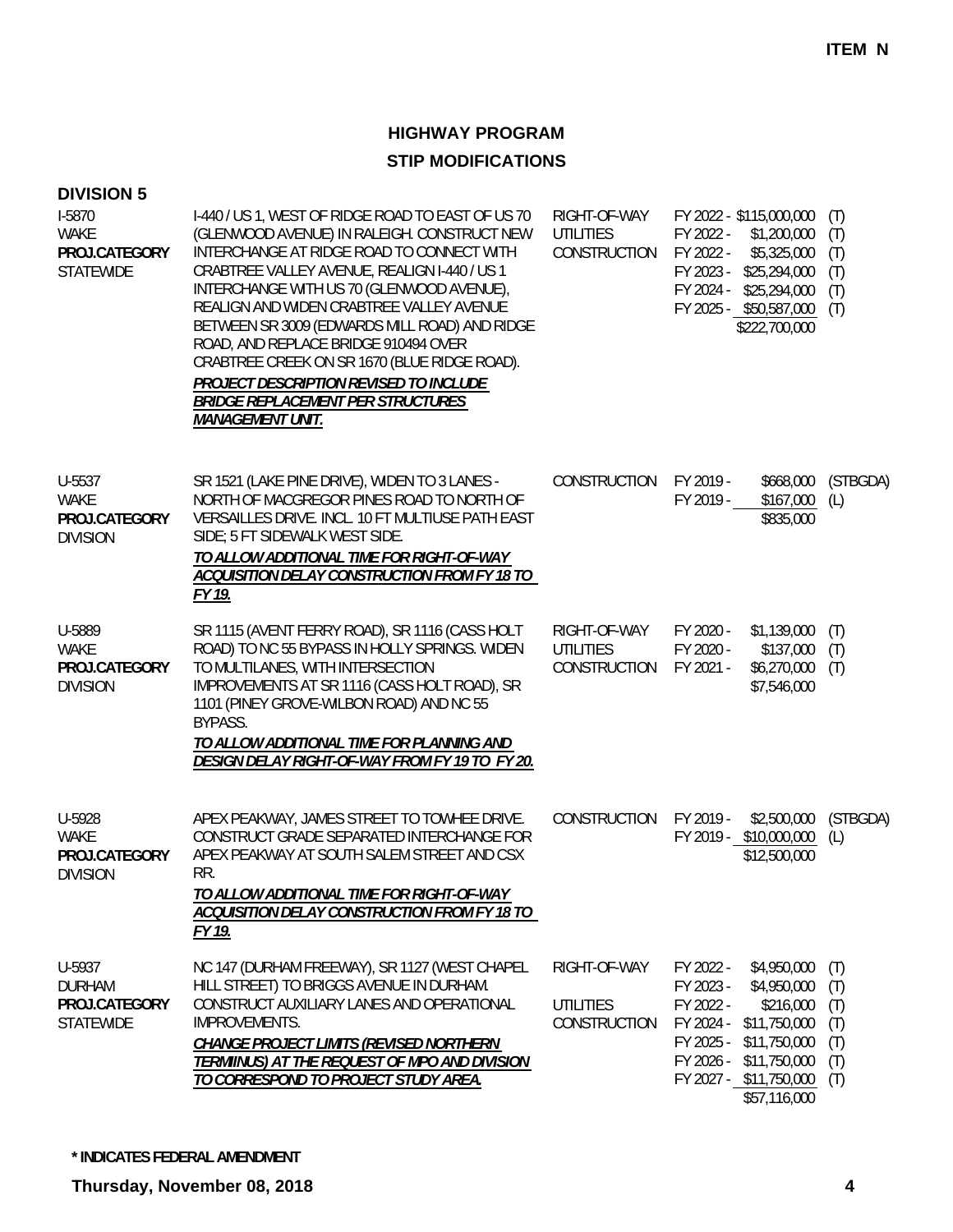### **DIVISION 5**

| U-6094<br>WAKE  | SR 1152 (HOLLY SPRINGS ROAD), EAST OF NC 55 TO<br>FLINT POINT LANE IN HOLLY SPRINGS. WIDEN FROM 2 | RIGHT-OF-WAY | FY 2019 -<br>FY 2019 - | $$199,000$ (L)                | \$798,000 (STBGDA) |
|-----------------|---------------------------------------------------------------------------------------------------|--------------|------------------------|-------------------------------|--------------------|
| PROJ.CATEGORY   | TO 4 LANES.                                                                                       | CONSTRUCTION | FY 2020 -              | \$1,217,000                   | (STBGDA)           |
| <b>DIVISION</b> | TO ALLOW ADDITIONAL TIME FOR RIGHT-OF-WAY<br>ACQUISITION DELAY CONSTRUCTION FROM FY 19 TO         |              | FY 2020 -              | $$304,000$ (L)<br>\$2,518,000 |                    |
|                 | FY 20.                                                                                            |              |                        |                               |                    |

## **DIVISION 6**

| AV-5747         | LUMBERTON REGIONAL AIRPORT (LBT), PARTIAL      | CONSTRUCTION | FY 2020 - | $$453,000$ (T) |
|-----------------|------------------------------------------------|--------------|-----------|----------------|
| ROBESON         | PARALLEL TAXIWAY RUNWAY 5.                     |              |           | \$453,000      |
| PROJ.CATEGORY   | TO ALLOW ADDITIONAL TIME FOR PLANNING AND      |              |           |                |
| <b>DIVISION</b> | DESIGN DELAY CONSTRUCTION FROM FY 19 TO FY 20. |              |           |                |
|                 |                                                |              |           |                |

| $*$ 1-5877           | 1-95, SR 1811 (BUD HAWKINS ROAD) (EXIT 70) AND SR | RIGHT-OF-WAY           | FY 2018 - | $$1,080,000$ (T) |  |
|----------------------|---------------------------------------------------|------------------------|-----------|------------------|--|
| HARNETT              | 1001 (LONG BRANCH ROAD) (EXIT 71). IMPROVE        | CONSTRUCTION FY 2019 - |           | \$6,833,000 (T)  |  |
| <b>PROJ CATEGORY</b> | INTERCHANGES.                                     |                        | FY 2020 - | \$6,833,000 (T)  |  |
| <b>STATEWIDE</b>     | ACCELERATE CONSTRUCTION FROM FY 20 TO FY 19.      |                        | FY 2021 - | \$6,834,000 (T)  |  |

\$21,580,000

| $*$ 1-5878    | 1-95, US 421 (EXIT 73) AND SR 1793 (POPE ROAD) (EXIT | RIGHT-OF-WAY FY 2018 -                  |           | \$6,250,000                  | (NHFP) |
|---------------|------------------------------------------------------|-----------------------------------------|-----------|------------------------------|--------|
| HARNETT       | 72). IMPROVE INTERCHANGES.                           |                                         | FY 2018 - | \$4,500,000                  | (NHP)  |
| PROJ.CATEGORY | DUE TO FUNDING CHANGE FROM FEDERAL TO STATE,         | CONSTRUCTION FY 2021 - \$14,000,000 (T) |           |                              |        |
| STATEWIDE     | UPDATE CONSTRUCTION FISCAL YEAR FROM FY 20           |                                         |           | $FY$ 2022 - \$14,000,000 (T) |        |
|               | TO FY 21.                                            |                                         |           | \$38,750,000                 |        |
|               |                                                      |                                         |           |                              |        |

| $*$ 1-5883    | I-95, SR 1808 (JONESBORO ROAD) (EXIT 75) AND SR | RIGHT-OF-WAY           | FY 2018 - | \$5,163,000  | (NHFP) |
|---------------|-------------------------------------------------|------------------------|-----------|--------------|--------|
| HARNETT       | 1709 (HODGES CHAPEL ROAD) (EXIT 77). IMPROVE    |                        | FY 2018 - | \$3,063,000  | (NHP)  |
| PROJ.CATEGORY | INTERCHANGES.                                   | CONSTRUCTION FY 2021 - |           | \$8,533,000  | (T)    |
| STATEWIDE     | DUE TO FUNDING CHANGE FROM FEDERAL TO STATE,    |                        | FY 2022 - | \$8,533,000  | (T)    |
|               | UPDATE CONSTRUCTION FISCAL YEAR FROM FY 20      |                        | FY 2023 - | \$8,534,000  | (T)    |
|               | TO FY 21.                                       |                        |           | \$33,826,000 |        |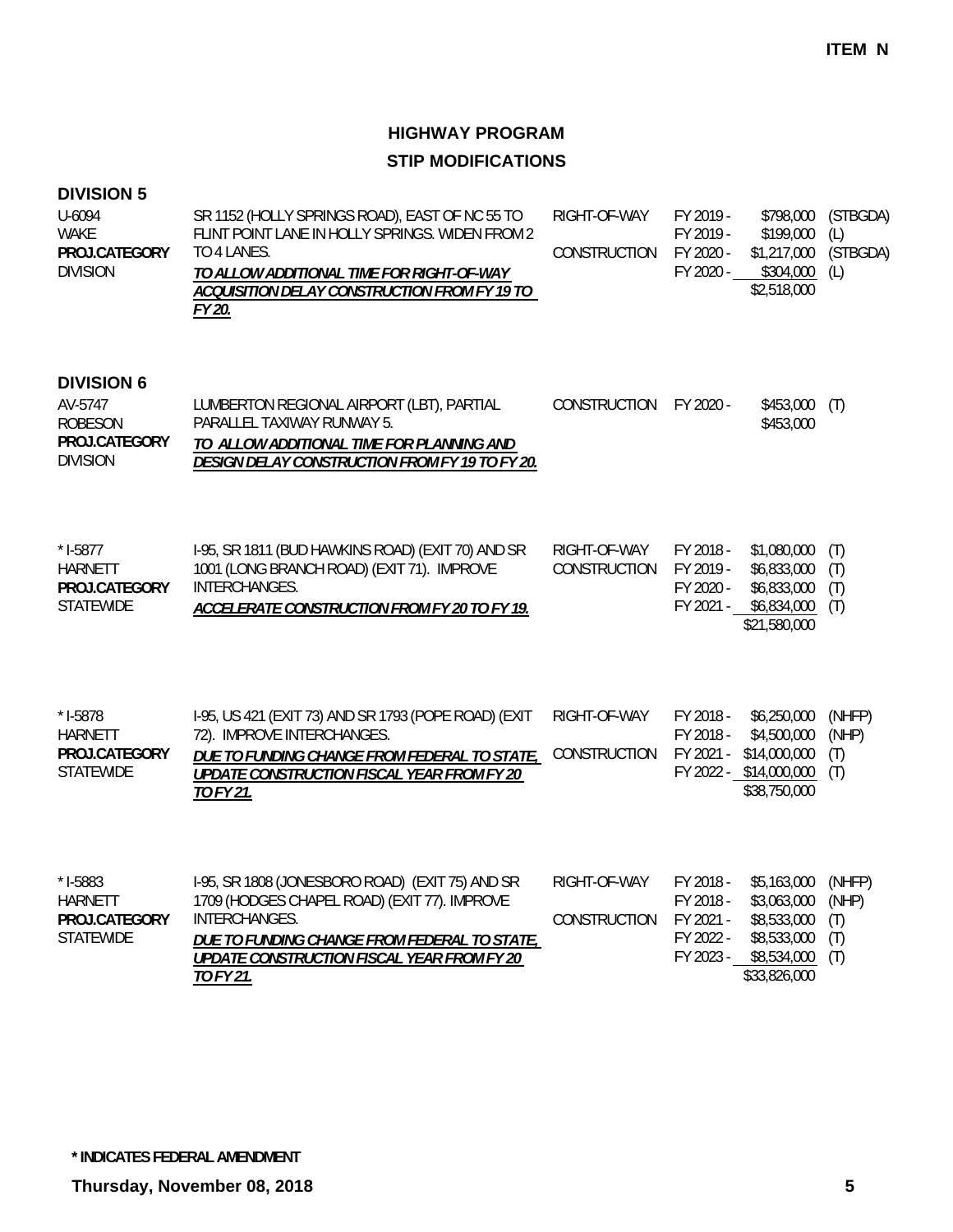### **DIVISION 6**

| I-5986B       | 1-95, SR 1001 (LONG BRANCH ROAD - EXIT 71) TO 1-40 | RIGHT-OF-WAY                            |           | FY 2019 - \$42,100,000 (T) |  |
|---------------|----------------------------------------------------|-----------------------------------------|-----------|----------------------------|--|
| HARNETT       | (EXIT 81). WIDEN TO EIGHT LANES.                   | UTILITIES                               | FY 2019 - | \$700,000 (T)              |  |
| JOHNSTON      | DUE TO FUNDING CHANGE FROM FEDERAL TO STATE,       | CONSTRUCTION FY 2021 - \$43,500,000 (T) |           |                            |  |
| PROJ.CATEGORY | UPDATE CONSTRUCTION FISCAL YEAR FROM FY 20         |                                         |           | FY 2022 - \$43,500,000 (T) |  |
| STATEWIDE     | TO FY 21.                                          |                                         |           | FY 2023 - \$43,500,000 (T) |  |
|               |                                                    |                                         |           | FY 2024 - \$43,500,000 (T) |  |
|               |                                                    |                                         |           | \$216,800,000              |  |

| $*$ P-5713<br>GUILFORD<br>PROJ.CATEGORY<br>STATEWIDE | NORTH CAROLINA RAILROAD (NCRR) / NORFOLK<br>SOUTHERN RAILROAD, SR 1424 (HILLTOP ROAD) IN<br>GREENSBORO, CONVERT AT-GRADE CROSSING TO<br><b>GRADE SEPARATION.</b><br>ACCELERATE RIGHT-OF-WAY FROM FY 22 TO FY 21 | RIGHT-OF-WAY<br><b>CONSTRUCTION</b> | FY 2021 -<br>FY 2022 -<br>FY 2022 -<br>FY 2023 - | \$1,600,000<br>\$2,668,000<br>\$267,000<br>\$2,667,000<br>\$7,202,000 | (T)<br>(T)<br>(0)<br>(T) |
|------------------------------------------------------|-----------------------------------------------------------------------------------------------------------------------------------------------------------------------------------------------------------------|-------------------------------------|--------------------------------------------------|-----------------------------------------------------------------------|--------------------------|
|                                                      | AND CONSTRUCTION FROM FY 24 TO FY 22 PER<br>DIVISION OFFICE REQUEST.                                                                                                                                            |                                     |                                                  |                                                                       |                          |
| <b>DIVISION 9</b><br>R-5768                          | US 311, NC 65 IN WALNUT COVE. UPGRADE                                                                                                                                                                           | RIGHT-OF-WAY                        | FY 2019 -                                        | \$1,249,000                                                           | (STBG)                   |

| $11 - 3100$     | <b>US STILLING OS IN WALINGT COVE.</b> OF OINABL | $\frac{1}{1}$ $\frac{1}{1}$ $\frac{1}{1}$ $\frac{1}{1}$ $\frac{1}{1}$ $\frac{1}{1}$ $\frac{1}{1}$ $\frac{1}{1}$ $\frac{1}{1}$ $\frac{1}{1}$ $\frac{1}{1}$ |           | UULIU UUU, THILLU |  |
|-----------------|--------------------------------------------------|-----------------------------------------------------------------------------------------------------------------------------------------------------------|-----------|-------------------|--|
| <b>STOKES</b>   | INTERSECTION AND IMPROVE RAILROAD CROSSING.      | UTILITIES                                                                                                                                                 | FY 2019 - | \$300,000 (STBG)  |  |
| PROJ.CATEGORY   | TOWN NEEDS ADDITIONAL TIME FOR PLANNING AND      | CONSTRUCTION FY 2020 - \$2,150,000 (STBG)                                                                                                                 |           |                   |  |
| <b>DIVISION</b> | DESIGN. DELAY RIGHT-OF-WAY FROM FY 18 TO FY 19.  |                                                                                                                                                           |           | \$3,699,000       |  |
|                 |                                                  |                                                                                                                                                           |           |                   |  |

| R-5828<br><b>STOKES</b><br>PROJ.CATEGORY<br><b>DIVISION</b>      | US 311 (NORTH MAIN STREET), SR 1918 (FIRST<br>STREET) IN WALNUT COVE. CONSTRUCT<br>ROUNDABOUT.<br>ACCELERATE CONSTRUCTION FROM FY 20 TO FY 19<br>TO BETTER COORDINATE TRAFFIC IMPACTS OF<br>ADJOINING PROJECT, PER DIVISION OFFICE REQUEST. | CONSTRUCTION                              | FY 2019 -                           | \$1,450,000<br>\$1,450,000                             | (T)               |
|------------------------------------------------------------------|---------------------------------------------------------------------------------------------------------------------------------------------------------------------------------------------------------------------------------------------|-------------------------------------------|-------------------------------------|--------------------------------------------------------|-------------------|
| $*$ U-5899<br><b>FORSYTH</b><br>PROJ.CATEGORY<br><b>DIVISION</b> | NEW ROUTE, FORUM PARKWAY CONNECTOR, SR 3955<br>(FORUM PARKWAY) TO NC 66 (UNIVERSITY PARKWAY)<br>IN RURAL HALL, CONSTRUCT 2-LANE ROADWAY ON<br>NEW LOCATION.<br><b>COST INCREASE EXCEEDING \$2 MILLION AND 25%</b><br>THRESHOLDS.            | RIGHT-OF-WAY<br>UTILITIES<br>CONSTRUCTION | FY 2019 -<br>FY 2019 -<br>FY 2021 - | \$994,000<br>\$119,000<br>\$10,500,000<br>\$11,613,000 | (T)<br>(T)<br>(T) |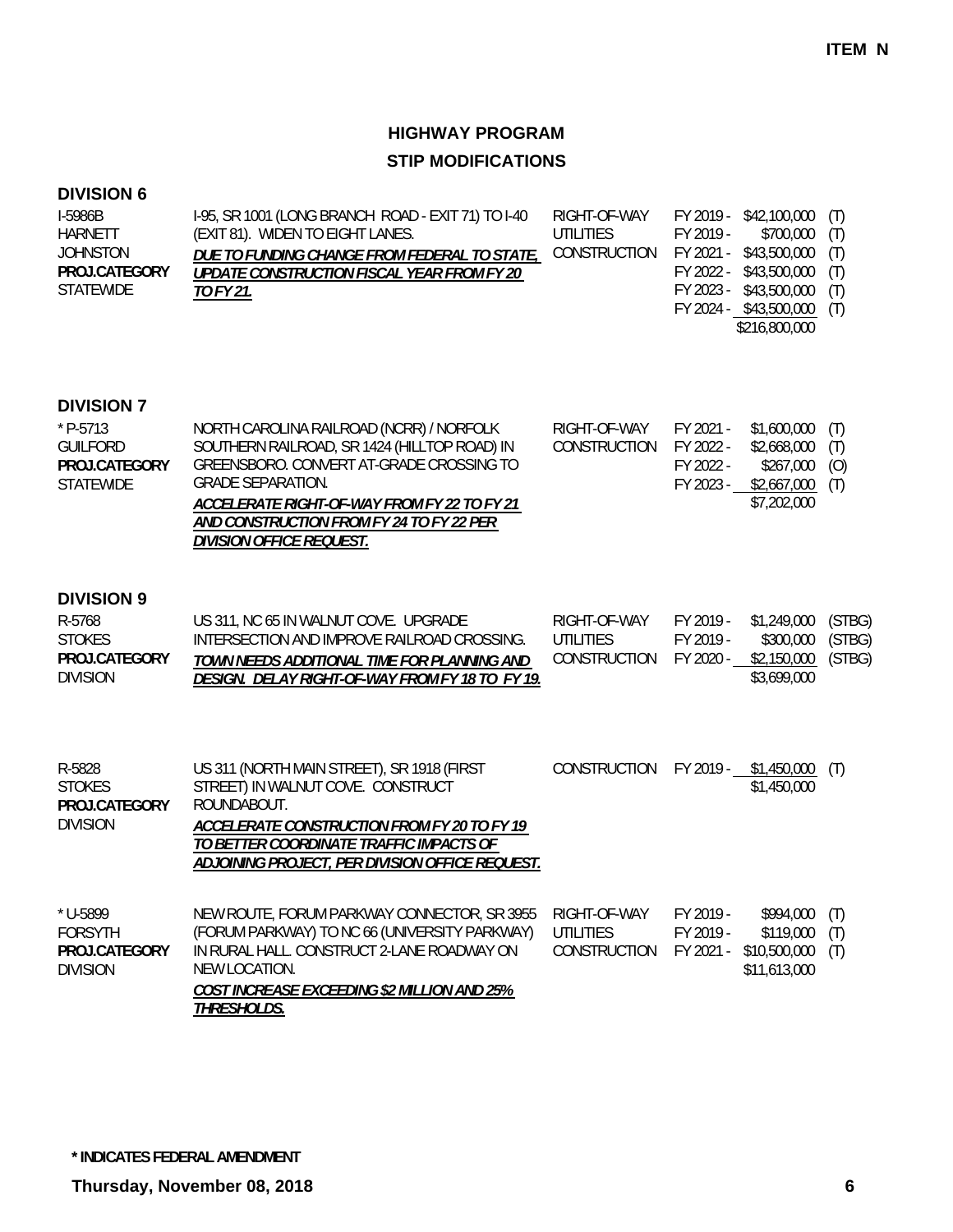| <b>DIVISION 9</b><br>U-6003<br><b>FORSYTH</b><br>PROJ.CATEGORY<br><b>DIVISION</b> | NEW ROUTE, SR 1969 (PINEY GROVE ROAD) TO NC 150<br>(NORTH MAIN STREET) IN KERNERSVILLE.<br>CONSTRUCT TWO-LANE DIVIDED FACILITY WITH<br>BICYCLE / PEDESTRIAN ACCOMMODATIONS.<br>ACCELERATE RIGHT-OF-WAY FROM FY 21 TO FY 19<br>TO MAKE MORE TIME AVAILABLE TO ACQUIRE RIGHT-<br>OF-WAY AND MOVE UTILITIES, PER DIVISION OFFICE<br><b>REQUEST.</b> | RIGHT-OF-WAY<br><b>UTILITIES</b><br>CONSTRUCTION | FY 2019 -<br>FY 2019 - | \$972,000<br>\$500,000<br>FY 2022 - \$12,524,000<br>\$13,996,000 | (T)<br>(T)<br>(T) |
|-----------------------------------------------------------------------------------|--------------------------------------------------------------------------------------------------------------------------------------------------------------------------------------------------------------------------------------------------------------------------------------------------------------------------------------------------|--------------------------------------------------|------------------------|------------------------------------------------------------------|-------------------|
| <b>DIVISION 10</b><br>B-5817<br><b>ANSON</b><br>PROJ.CATEGORY<br><b>EXEMPT</b>    | SR 1634 (GRASSY ISLAND ROAD), REPLACE BRIDGE<br>030007 OVER BROWN CREEK. NC FLAP DOT 1634(1).<br>TO ALLOW ADDITIONAL TIME FOR PLANNING DELAY<br><b>CONSTRUCTION FROM FY 18 TO FY 19.</b>                                                                                                                                                         | CONSTRUCTION                                     | FY 2019 -<br>FY 2019 - | \$2,530,000<br>\$633,000<br>\$3,163,000                          | (FLAP)<br>(S(M))  |
| C-4916C<br><b>CABARRUS</b><br>PROJ.CATEGORY<br><b>EXEMPT</b>                      | OAKWOOD AVENUE, WINDSOR DRIVE TO ROGERS<br><b>LAKE ROAD</b><br>TO ALLOW ADDITIONAL TIME FOR PLANNING DELAY<br><b>CONSTRUCTION FROM FY 18 TO FY 19</b>                                                                                                                                                                                            | <b>CONSTRUCTION</b>                              | FY 2019 -<br>FY 2019 - | \$449,000<br>\$112,000<br>\$561,000                              | (CMAQ)<br>(L)     |
| * EB-5775<br><b>MECKLENBURG</b><br>PROJ.CATEGORY<br><b>DIVISION</b>               | CORNELIUS, SOUTH PRONG ROCKY RIVER<br>GREENWAY (SOUTH STREET - MAIN STREET).<br>CONSTRUCT GREENWAY.<br>ADD ADDITIONAL TAP-DA FUNDING PER MPO.                                                                                                                                                                                                    | CONSTRUCTION                                     |                        | FY 2018 - \$1,468,000<br>FY 2018 - \$367,000<br>\$1,835,000      | (TAPDA)<br>(L)    |
| EB-5817<br>MECKLENBURG<br>PROJ.CATEGORY<br><b>DIVISION</b>                        | CORNELIUS, MCDOWELL CREEK GREENWAY,<br>MAGNOLIA PLAZA TO WESTMORELAND ROAD.<br>CONSTRUCT GREENWAY.<br>TO ALLOW ADDITIONAL TIME FOR PLANNING AND<br><b>DESIGN DELAY CONSTRUCTION FROM FY 18 TO FY 19.</b>                                                                                                                                         | CONSTRUCTION                                     | FY 2019 -<br>FY 2019 - | \$1,400,000<br>\$1,200,000<br>\$2,600,000                        | (TAPDA)<br>(L)    |

**\* INDICATES FEDERAL AMENDMENT**

**Thursday, November 08, 2018 7**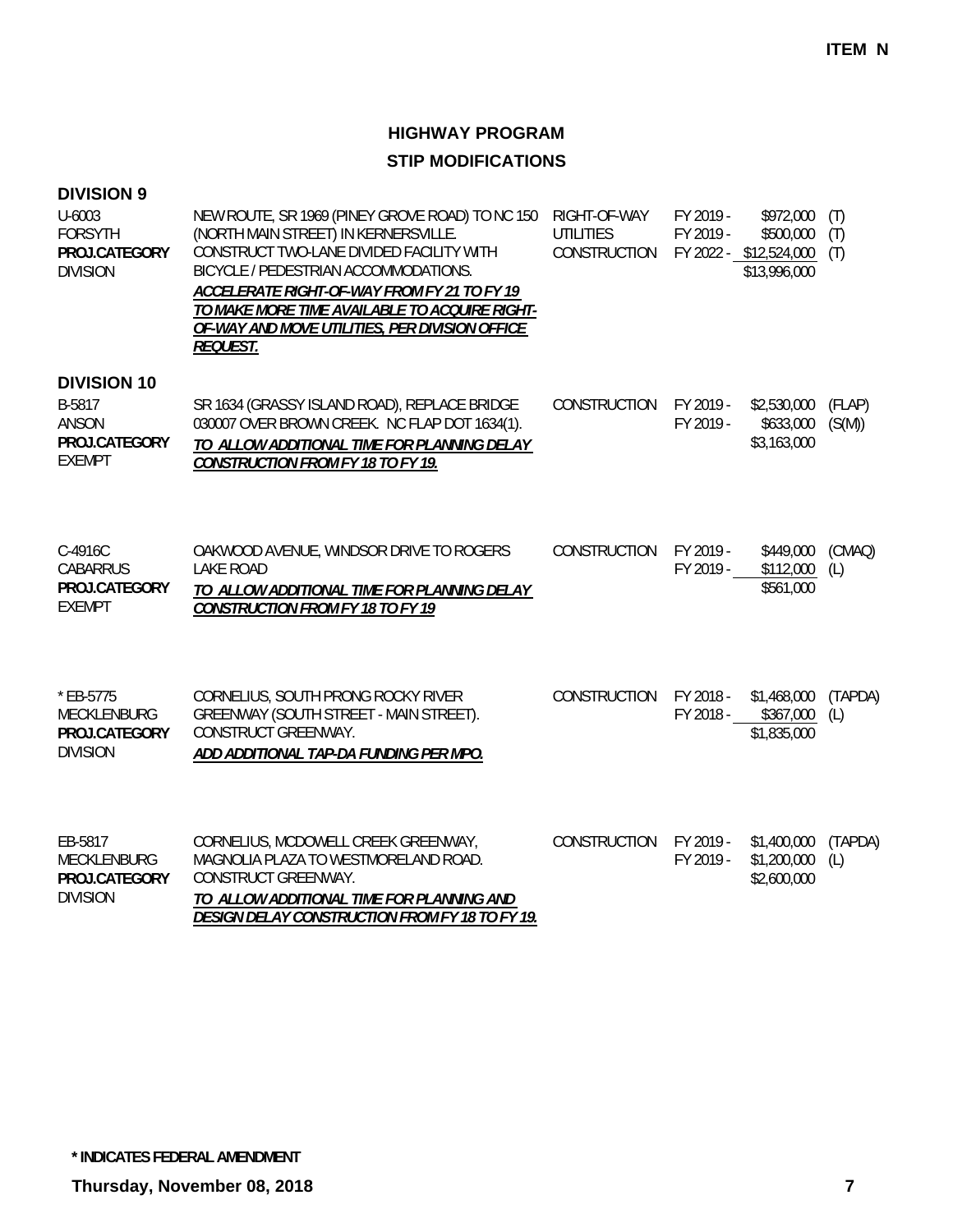| <b>DIVISION 10</b><br>EB-5832<br><b>MECKLENBURG</b><br>PROJ.CATEGORY<br><b>DIVISION</b> | CHARLOTTE, SR 2833 (MALLARD CREEK CHURCH<br>ROAD), SR 2472 (MALLARD CREEK ROAD) TO SR 2746<br>(CLAUDE FREEMAN DRIVE). CONSTRUCT MULTI-USE<br>TRAIL ON SOUTH SIDE OF ROAD.<br>TO ALLOW ADDITIONAL TIME FOR DESIGN DELAY<br>RIGHT-OF-WAY FROM FY 18 TO FY 19.                        | RIGHT-OF-WAY<br><b>CONSTRUCTION</b>                     | FY 2019 -<br>FY 2019 -<br>FY 2020 -<br>FY 2020 -<br>FY 2020 - | \$531,000<br>\$133,000<br>\$200,000<br>\$542,000<br>\$186,000<br>\$1,592,000 | (TAP)<br>(L)<br>(STBGDA)<br>(TAP)<br>(L) |
|-----------------------------------------------------------------------------------------|------------------------------------------------------------------------------------------------------------------------------------------------------------------------------------------------------------------------------------------------------------------------------------|---------------------------------------------------------|---------------------------------------------------------------|------------------------------------------------------------------------------|------------------------------------------|
| $*$ 1-5797<br>MECKLENBURG<br>PROJ.CATEGORY<br><b>STATEWIDE</b>                          | I-85, CONCRETE PAVEMENT JOINT SOUTH OF NC 16<br>TO CONCRETE PAVEMENT JOINT AT US 29/NC40<br>CONNECTOR. RESTRIPE PAVEMENT.<br>MODIFY PROJECT SCOPE, LIMITS, AND FUNDING<br>AMOUNT AT THE REQUEST OF THE DIVISION                                                                    | CONSTRUCTION                                            | FY 2019 -                                                     | \$100,000<br>\$100,000                                                       | (NHPIM)                                  |
| $* I-5798$<br>MECKLENBURG<br>PROJ.CATEGORY<br><b>STATEWIDE</b>                          | I-485, I-85 TO ROCKY RIVER ROAD. PAVEMENT<br>REHABILITATION.<br>COST INCREASE EXCEEDING \$2 MILLION AND 25%<br>THRESHOLDS.                                                                                                                                                         | CONSTRUCTION                                            |                                                               | FY 2018 - \$12,700,000<br>\$12,700,000                                       | (NHPIM)                                  |
| U-5723<br><b>UNION</b><br>PROJ.CATEGORY<br><b>STATEWIDE</b>                             | EXISTING US 74, US 601 INTERCHANGE. CONSTRUCT<br>IMPROVEMENTS.<br>TO ALLOW ADDITIONAL TIME FOR DESIGN DELAY<br>RIGHT-OF-WAY FROM FY 18 TO FY 19 AND<br><b>CONSTRUCTION FROM FY 19 TO FY 20.</b>                                                                                    | RIGHT-OF-WAY<br><b>CONSTRUCTION</b>                     | FY 2019 -<br>FY 2020 -                                        | \$300,000<br>\$8,000,000<br>\$8,300,000                                      | (T)<br>(T)                               |
| * U-5956<br><b>CABARRUS</b><br>PROJ.CATEGORY<br><b>REGIONAL</b>                         | US 29, REALIGN UNION CEMETERY ROAD TO<br>INTERSECT US 29 AT ROCK HILL CHURCH ROAD AND<br>CONSTRUCT IMPROVEMENTS ALONG US 29 FROM 0.6<br>MILE WEST OF ROCK HILL CHURCH ROAD TO JUST<br>EAST OF ROCK HILL CHURCH ROAD.<br>COST INCREASE EXCEEDING \$2 MILLION AND 25%<br>THRESHOLDS. | RIGHT-OF-WAY<br><b>UTILITIES</b><br><b>CONSTRUCTION</b> | FY 2020 -<br>FY 2020 -<br>FY 2020 -                           | \$1,000,000<br>\$500,000<br>\$8,100,000<br>\$9,600,000                       | (T)<br>(T)<br>(T)                        |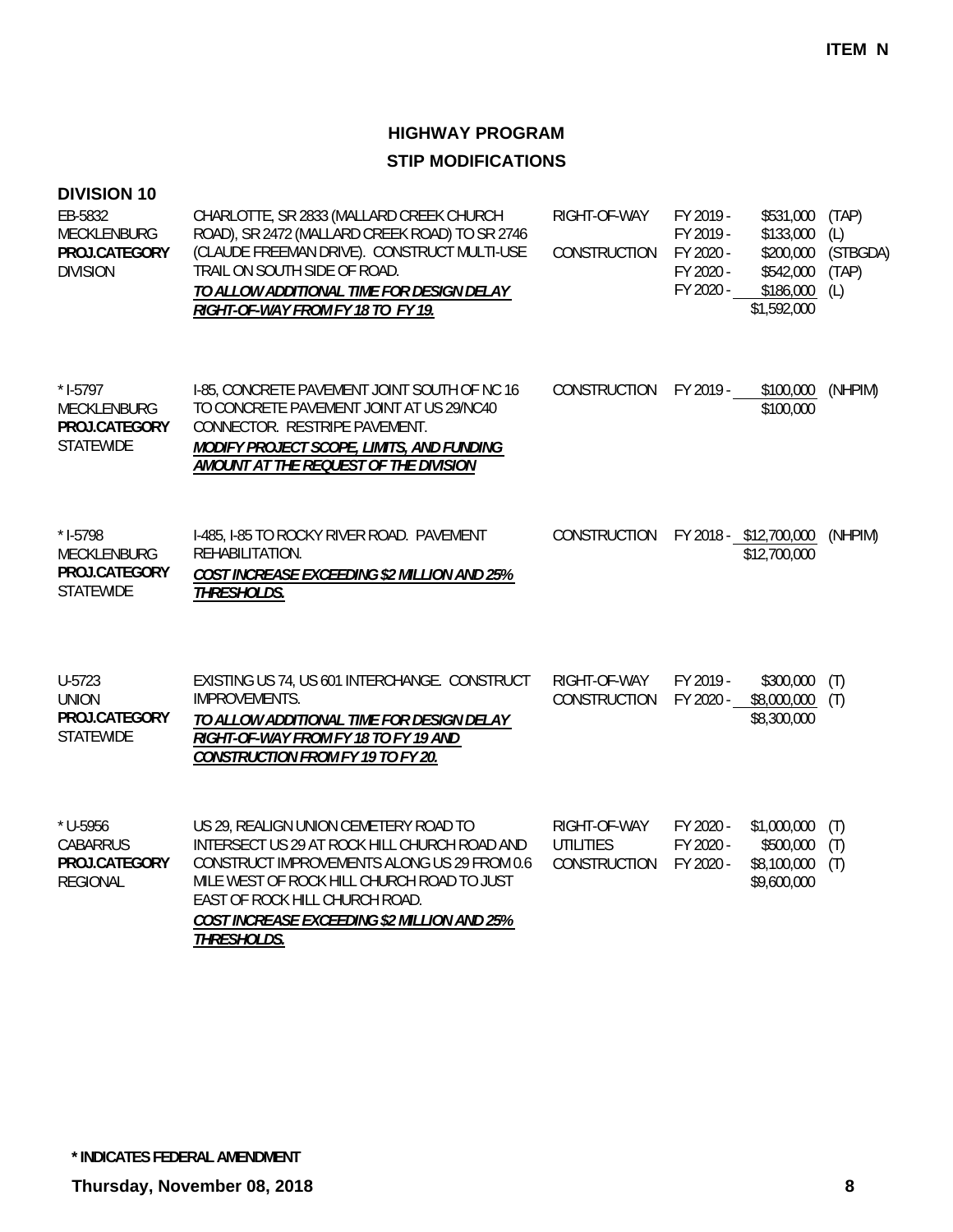### **DIVISION 10**

| U-6106          | HUNTERSVILLE, SR 2136 (GILEAD ROAD), SR 2120 | ENGINEERING  | FY 2019 - | \$1,000,000 (L)      |                    |
|-----------------|----------------------------------------------|--------------|-----------|----------------------|--------------------|
| MECKLENBURG     | (MCCOY ROAD) TO WYNFIELD CREEK PARKWAY.      | RIGHT-OF-WAY | FY 2020 - |                      | \$400,000 (STBGDA) |
| PROJ.CATEGORY   | WIDEN ROADWAY TO 4-LANES DIVIDED.            |              | FY 2020 - | $$100,000$ (L)       |                    |
| <b>DIVISION</b> | TO ALLOW ADDITIONAL TIME FOR DESIGN DELAY    | CONSTRUCTION | FY 2021 - | \$2,700,000 (STBGDA) |                    |
|                 | CONSTRUCTION FROM FY 20 TO FY 21.            |              | FY 2021 - | $$2,100,000$ (L)     |                    |
|                 |                                              |              |           | \$6,300,000          |                    |

### **DIVISION 11**

| $*$ R-3430 | SR 1001 (MALCOLM BLVD/CONNELLY SPRINGS ROAD),      |
|------------|----------------------------------------------------|
| BURKE.     | US 70 TO SR 1933 (SOUTH-WEST BOULEVARD) IN         |
| CALDWELL   | LENOIR. WIDEN TO MULTI-LANES.                      |
|            | <b>PROJECT LIMIT MODIFICATION AND ADD SEGMENTS</b> |
|            | A, B AND C PER DIVISION.                           |

| * R-3430C       | SR 1001 (CONNELLY SPRINGS ROAD), CATAWBA RIVER RIGHT-OF-WAY |                     | FY 2022 - | \$13,750,000           | (T) |
|-----------------|-------------------------------------------------------------|---------------------|-----------|------------------------|-----|
| CALDWELL        | TO SR 1933 (SOUTH-WEST BOULEVARD)                           |                     | FY 2023 - | \$13,750,000           | (T) |
| PROJ.CATEGORY   | PROJECT LIMIT MODIFICATION AND ADD SEGMENT A                | UTILITIES           | FY 2022 - | \$2,000,000            | (T) |
| <b>DIVISION</b> | <i>PER DIVISION.</i>                                        |                     | FY 2023 - | \$2,000,000            | (T) |
|                 |                                                             | <b>CONSTRUCTION</b> | FY 2024 - | \$11,750,000           | (T) |
|                 |                                                             |                     | FY 2025 - | \$11,750,000           | (T) |
|                 |                                                             |                     | FY 2026 - | \$11,750,000           | (T) |
|                 |                                                             |                     |           | FY 2027 - \$11,750,000 | (T) |
|                 |                                                             |                     |           | \$78,500,000           |     |

#### **DIVISION 12**

| EB-5808         | HICKORY, UPGRADE CURRENT PEDESTRIAN SIGNALS | CONSTRUCTION | FY 2019 - |              | \$322,000 (STBGDA) |
|-----------------|---------------------------------------------|--------------|-----------|--------------|--------------------|
| <b>BURKE</b>    | AND INSTALL NEW PEDESTRIAN SIGNALS.         |              | FY 2019 - | \$80,000 (L) |                    |
| CALDWELL        | TO ALLOW ADDITIONAL TIME FOR DESIGN DELAY   |              |           | \$402,000    |                    |
| CATAWBA         | CONSTRUCTION FROM FY 18 TO FY 19 PER MPO.   |              |           |              |                    |
| PROJ.CATEGORY   |                                             |              |           |              |                    |
| <b>DIVISION</b> |                                             |              |           |              |                    |

| * U-5800      | NC 7, INTERSECTION OF NC 7/US 74 AND NC 7/US 29. | RIGHT-OF-WAY           | FY 2019 - | $$90,000$ (T)    |  |
|---------------|--------------------------------------------------|------------------------|-----------|------------------|--|
| GASTON        | CONSTRUCT NORTHBOUND THROUGH LANE AND            | CONSTRUCTION FY 2021 - |           | $$4,000,000$ (T) |  |
| PROJ.CATEGORY | INTERSECTION IMPROVEMENTS.                       |                        |           | \$4,090,000      |  |
| REGIONAL      | COST INCREASE EXCEEDING \$2 MILLION AND 25%      |                        |           |                  |  |
|               | <i>THRESHOLDS.</i>                               |                        |           |                  |  |

**\* INDICATES FEDERAL AMENDMENT**

**Thursday, November 08, 2018 9**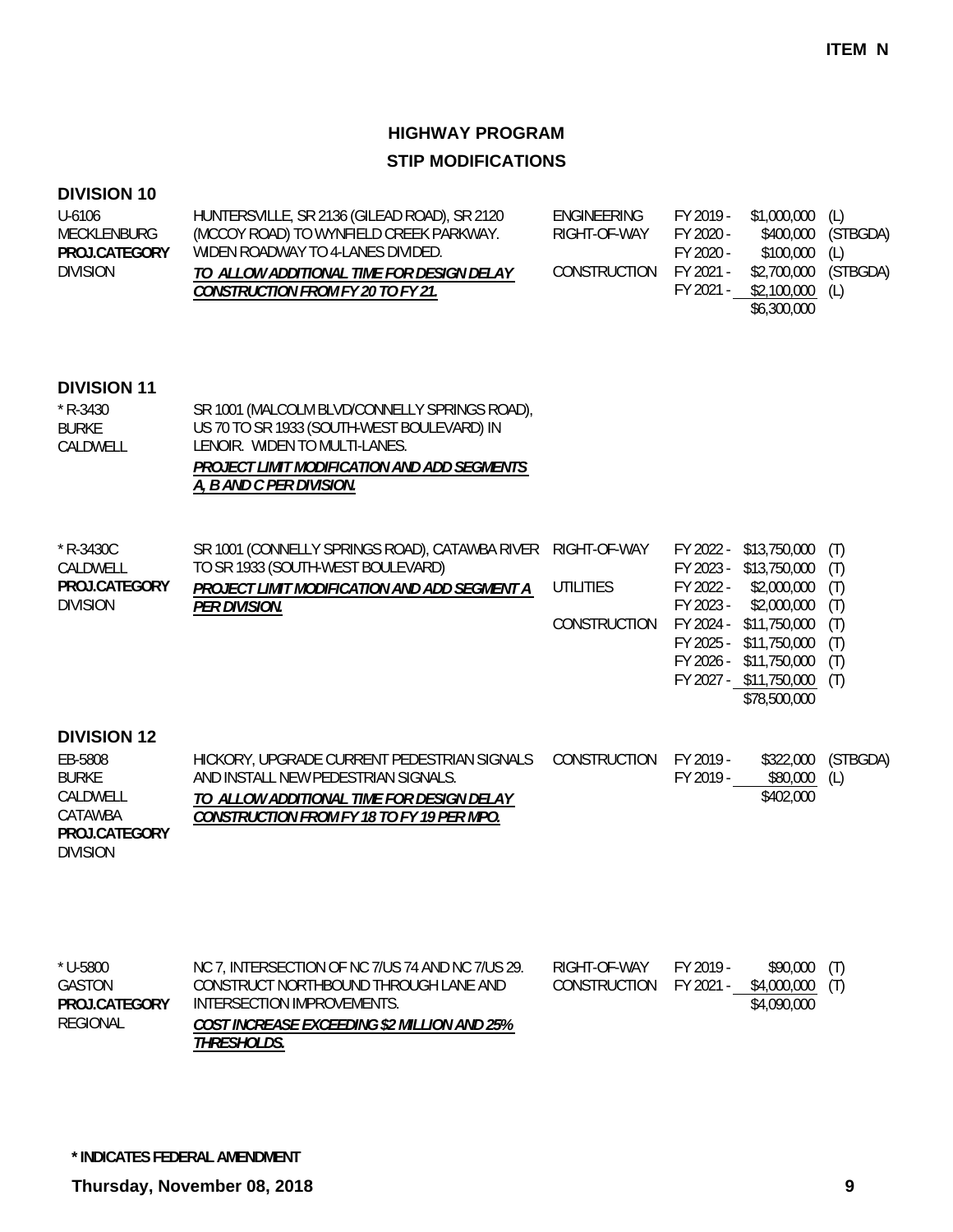## **DIVISION 12**

| * U-5821<br><b>GASTON</b><br>PROJ.CATEGORY<br><b>DIVISION</b>                     | NC 279 (NEW HOPE ROAD), SR 2478 (TITMAN ROAD) TO<br>SR 2435 (UNION-NEW HOPE ROAD). WIDEN TO 4-<br>LANES.<br>COST INCREASE EXCEEDING \$2 MILLION AND 25%<br>THRESHOLDS.                      | RIGHT-OF-WAY<br>UTILITIES<br>CONSTRUCTION        | FY 2019 -<br>\$18,200,000<br>FY 2020 -<br>\$18,200,000<br>FY 2019 -<br>\$3,900,000<br>\$8,033,000<br>FY 2021 -<br>FY 2022 -<br>\$8,033,000<br>FY 2023 -<br>\$8,034,000<br>\$64,400,000 | (T)<br>(T)<br>(T)<br>(T)<br>(T)<br>(T)       |
|-----------------------------------------------------------------------------------|---------------------------------------------------------------------------------------------------------------------------------------------------------------------------------------------|--------------------------------------------------|----------------------------------------------------------------------------------------------------------------------------------------------------------------------------------------|----------------------------------------------|
| <b>DIVISION 13</b><br>EB-5807<br><b>BURKE</b><br>PROJ.CATEGORY<br><b>DIVISION</b> | MORGANTON, MORGANTON DOWNTOWN GREENWAY<br>CONNECTOR.<br>TO ALLOW ADDITIONAL TIME FOR PLANNING AND<br>DESIGN DELAY RIGHT-OF-WAY FROM FY 18 TO FY 19<br>AND CONSTRUCTION FROM FY 18 TO FY 19. | RIGHT-OF-WAY<br>CONSTRUCTION                     | FY 2019 -<br>\$50,000<br>FY 2019 -<br>\$13,000<br>FY 2019 -<br>\$1,000,000<br>FY 2019 -<br>\$285,000<br>FY 2019 -<br>\$321,000<br>\$1,669,000                                          | (STBGDA)<br>(L)<br>(STBG)<br>(STBGDA)<br>(L) |
| $*$ R-3430A<br><b>BURKE</b>                                                       | SR 1001 (MALCOLM BOULEVARD), US 70 TO CATAWBA<br>RIVER.<br>PROJECT LIMIT MODIFICATION AND ADD SEGMENT A<br>PER DIVISION.                                                                    | RIGHT-OF-WAY<br>UTILITIES<br><b>CONSTRUCTION</b> | POST YR-<br>\$10,000,000<br>POST YR-<br>\$2,000,000<br>POST YR-\$20,000,000<br>\$32,000,000                                                                                            | (T)<br>(T)<br>(T)                            |
| $*$ R-3430B<br><b>BURKE</b><br>PROJ.CATEGORY<br><b>HWY FUNDS</b>                  | SR 1001 (CONNELLY SPRINGS ROAD), CONSTRUCT<br>NEW PARALLEL BRIDGE OVER CATAWBA RIVER.<br>PROJECT LIMIT MODIFICATION AND ADD SEGMENT B<br><b>PER DIVISION.</b>                               | RIGHT-OF-WAY<br>CONSTRUCTION                     | FY 2021 -<br>\$500,000<br>\$8,750,000<br>FY 2022 -<br>FY 2023 -<br>\$8,750,000<br>\$18,000,000                                                                                         | (HFB)<br>(HFB)<br>(HFB)                      |

| $*$ R-5734A     | US 23/US 441, US 64 TO SR 1652 (WIDE HORIZON | CONSTRUCTION FY 2019 - | \$5,650,000 (T)             |  |
|-----------------|----------------------------------------------|------------------------|-----------------------------|--|
| MACON           | DRIVE)/SR 1152 (BELDEN CIRCLE).              |                        | $FY$ 2020 - \$5,650,000 (T) |  |
| PROJ.CATEGORY   | COST INCREASE EXCEEDING \$2 MILLION AND 25%  |                        | \$11,300,000                |  |
| <b>DIVISION</b> | <i>THRESHOLDS.</i>                           |                        |                             |  |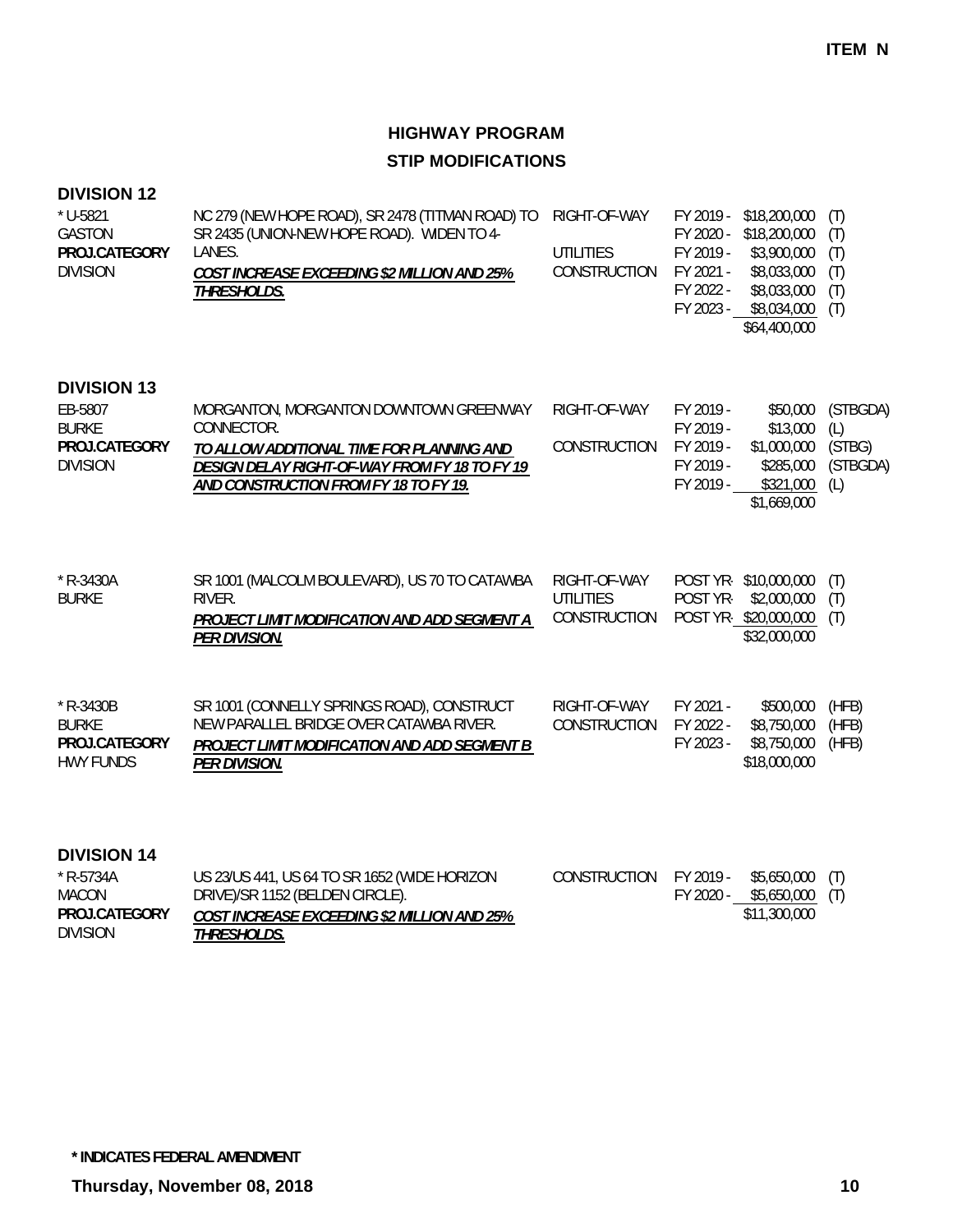## **DIVISION 14**

| * U-5840        | SR 1547 (OLD AIRPORT ROAD), US 25 TO MILLS GAP     | CONSTRUCTION FY 2019 - |           | \$3,600,000 (T) |  |
|-----------------|----------------------------------------------------|------------------------|-----------|-----------------|--|
| HENDERSON       | ROAD. WIDEN ROADWAY.                               |                        | FY 2020 - | \$3,600,000 (T) |  |
| PROJ.CATEGORY   | <b>COST INCREASE EXCEEDING \$2 MILLION AND 25%</b> |                        |           | \$7,200,000     |  |
| <b>DIVISION</b> | <i>THRESHOLDS.</i>                                 |                        |           |                 |  |

#### **STIP DELETIONS**

## **DIVISION 3**

| * EB-5928            | HOLDEN BEACH, EXISTING SIDEWALK AT OCEAN   | CONSTRUCTION | FY 2019 - | \$27,000 | (TAPDA) |
|----------------------|--------------------------------------------|--------------|-----------|----------|---------|
| BRUNSWICK            | BOULEVARD AND HOLDEN BEACH ROAD TO CONNECT |              | FY 2019 - | \$7.000  | (L)     |
| <b>PROJ CATEGORY</b> | WITH COMMUNITY SPACE. CONSTRUCT SIDEWALK.  |              |           | \$34,000 |         |
| <b>DIVISION</b>      | DELETE AT THE REQUEST OF MPO.              |              |           |          |         |

| $^*$ C-5502          | LITTLE TEXAS ROAD, LITTLE TEXAS ROAD IN           |
|----------------------|---------------------------------------------------|
| CABARRUS             | KANNAPOLIS, FOREST PARK DRIVE TO EXISTING         |
| <b>PROJ CATEGORY</b> | SIDEWALK SOUTH OF MISSION TRIPP STREET.           |
| FXFMPT               | CONSTRUCT 800 FEET OF SIDEWALK.                   |
|                      | <i>DELETE PROJECT TO BE CONSTRUCTED UNDER EB-</i> |
|                      | <i>5844 PER DIVISION</i>                          |
|                      |                                                   |

| $*$ FB-5710     | US 29/NC 49 (NORTH TRYON STREET) TO THE      | CONSTRUCTION FY 2018 - | \$400,000 SRTS |  |
|-----------------|----------------------------------------------|------------------------|----------------|--|
| MECKLENBURG     | PLAZA/PARKWOOD AVENUE. CONVERT ROADWAY TO    |                        | \$400,000      |  |
| PROJ.CATEGORY   | INCLUDE BICYCLE LANES ALON EACH SIDE.        |                        |                |  |
| <b>DIVISION</b> | <i>DELETE PROJECT PER CITY OF CHARLOTTE.</i> |                        |                |  |
|                 |                                              |                        |                |  |

| $*$ 1-5906       | I-85, I-77 TO US 29/49 CONNECTOR. PAVEMENT   | CONSTRUCTION FY 2022 - |           | \$3,075,000 (NHPIM) |  |
|------------------|----------------------------------------------|------------------------|-----------|---------------------|--|
| MECKLENBURG      | REHABILITATION.                              |                        | FY 2023 - | \$3,075,000 (NHPIM) |  |
| PROJ.CATEGORY    | <i>DELETE, WORK TO BE ACCOMPLISHED UNDER</i> |                        |           | \$6,150,000         |  |
| <b>STATEWIDE</b> | <i>PROJECT I-5905.</i>                       |                        |           |                     |  |